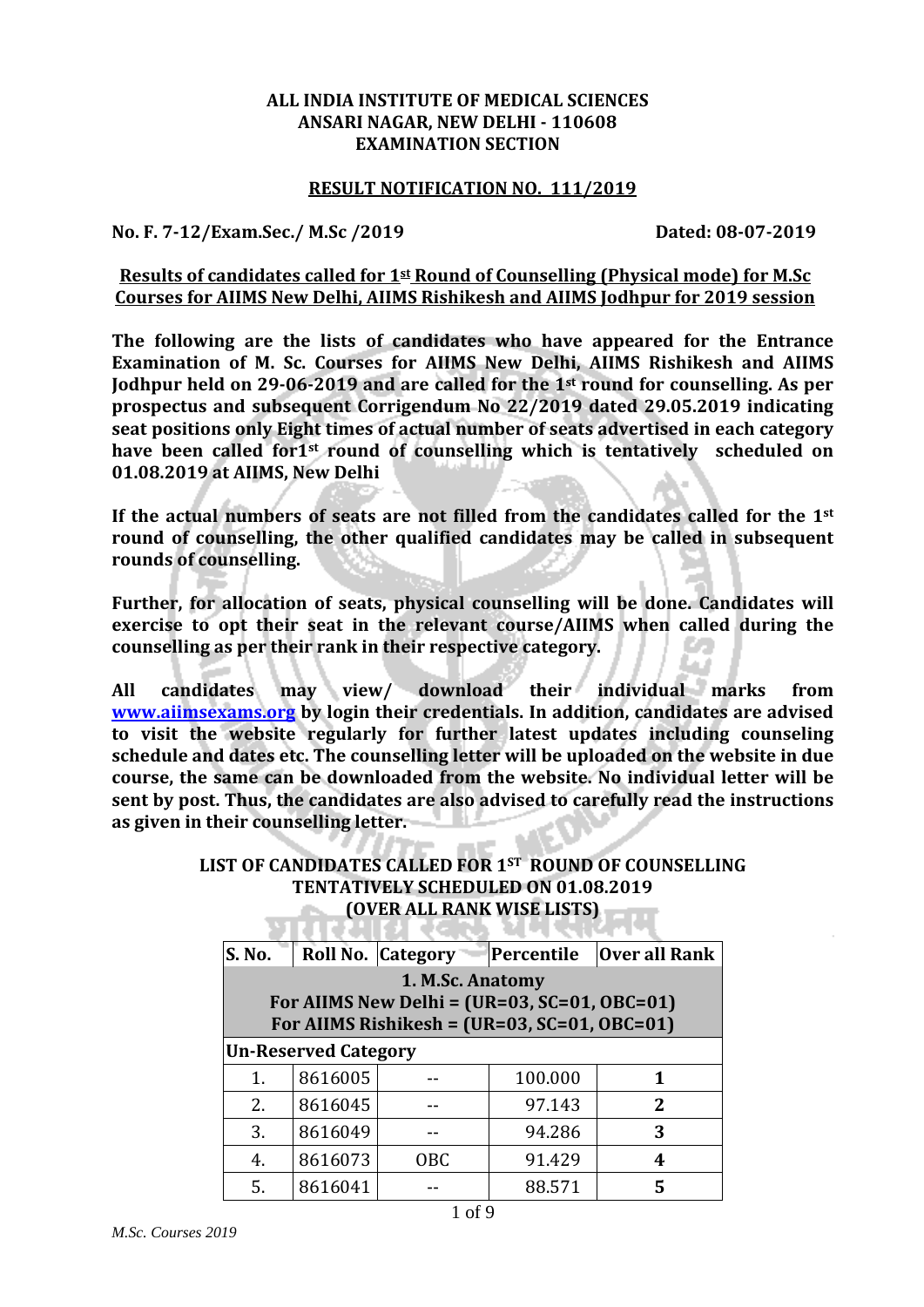| S. No.                                                                                 | Roll No.                        | <b>Category</b> | Percentile | <b>Over all Rank</b>    |  |  |  |
|----------------------------------------------------------------------------------------|---------------------------------|-----------------|------------|-------------------------|--|--|--|
| 6.                                                                                     | 8616103                         |                 | 85.714     | 6                       |  |  |  |
| 7.                                                                                     | 8616071                         |                 | 82.857     | 7                       |  |  |  |
| 8.                                                                                     | 8616027                         |                 | 80.000     | 8                       |  |  |  |
| 9.                                                                                     | 8616007                         |                 | 77.143     | 9                       |  |  |  |
| 10.                                                                                    | 8616009                         | --              | 74.286     | 10                      |  |  |  |
| 11.                                                                                    | 8616087                         | OBC             | 71.429     | 11                      |  |  |  |
| 12.                                                                                    | 8616083                         | OBC             | 68.571     | 12                      |  |  |  |
| 13.                                                                                    | 8616043                         |                 | 65.714     | 13                      |  |  |  |
| 14.                                                                                    | 8616017                         |                 | 62.857     | 14                      |  |  |  |
| 15.                                                                                    | 8616035                         | SC              | 60.000     | 15                      |  |  |  |
| 16.                                                                                    | 8616097                         | OBC             | 57.143     | 16                      |  |  |  |
| 17.                                                                                    | 8616021                         | OBC             | 57.143     | 17                      |  |  |  |
| 18.                                                                                    | 8616011                         |                 | 51.429     | 18                      |  |  |  |
|                                                                                        | <b>Scheduled Caste Category</b> |                 |            |                         |  |  |  |
| 1.                                                                                     | 8616035                         | <b>SC</b>       | 60.000     | 15                      |  |  |  |
|                                                                                        | <b>OBC</b> (NCL) Category       |                 |            |                         |  |  |  |
| 1.                                                                                     | 8616073                         | OBC             | 91.429     | 4                       |  |  |  |
| 2.                                                                                     | 8616087                         | <b>OBC</b>      | 71.429     | 11                      |  |  |  |
| 3.                                                                                     | 8616083                         | <b>OBC</b>      | 68.571     | 12                      |  |  |  |
| 4.                                                                                     | 8616097                         | OBC             | 57.143     | 16                      |  |  |  |
| 5.                                                                                     | 8616021                         | <b>OBC</b>      | 57.143     | 17                      |  |  |  |
| 2. M.Sc. Biochemistry                                                                  |                                 |                 |            |                         |  |  |  |
| For AIIMS New Delhi = $(UR=03, SC=01, OBC=01)$                                         |                                 |                 |            |                         |  |  |  |
| For AIIMS Rishikesh = $(UR=02, SC=01, ST=01, OBC=01)$<br>For AIIMS Jodhpur = $(UR=02)$ |                                 |                 |            |                         |  |  |  |
|                                                                                        | <b>Un-Reserved Category</b>     |                 |            |                         |  |  |  |
| 1.                                                                                     | 8616209                         |                 | 100.000    | $\overline{\mathbf{1}}$ |  |  |  |
| 2.                                                                                     | 8616401                         | <b>OBC</b>      | 99.310     | $\mathbf{2}$            |  |  |  |
| 3.                                                                                     | 8616109                         |                 | 98.621     | 3                       |  |  |  |
| 4.                                                                                     | 8616221                         |                 | 97.931     | $\boldsymbol{4}$        |  |  |  |
| 5.                                                                                     | 8616405                         |                 | 97.241     | 5                       |  |  |  |
| 6.                                                                                     | 8616293                         |                 | 96.552     | 6                       |  |  |  |
| 7.                                                                                     | 8616337                         |                 | 95.862     | 7                       |  |  |  |
| 8.                                                                                     | 8616475                         | $- -$           | 95.172     | 8                       |  |  |  |
| 9.                                                                                     | 8616417                         |                 | 94.483     | 9                       |  |  |  |
| 10.                                                                                    | 8616437                         | OBC             | 93.793     | 10                      |  |  |  |
| 11.                                                                                    | 8616419                         |                 | 93.103     | 11                      |  |  |  |
| 12.                                                                                    | 8616509                         |                 | 92.414     | 12                      |  |  |  |
| 13.                                                                                    | 8616349                         | --              | 91.724     | 13                      |  |  |  |
| 14.                                                                                    | 8616245                         | OBC             | 91.724     | 14                      |  |  |  |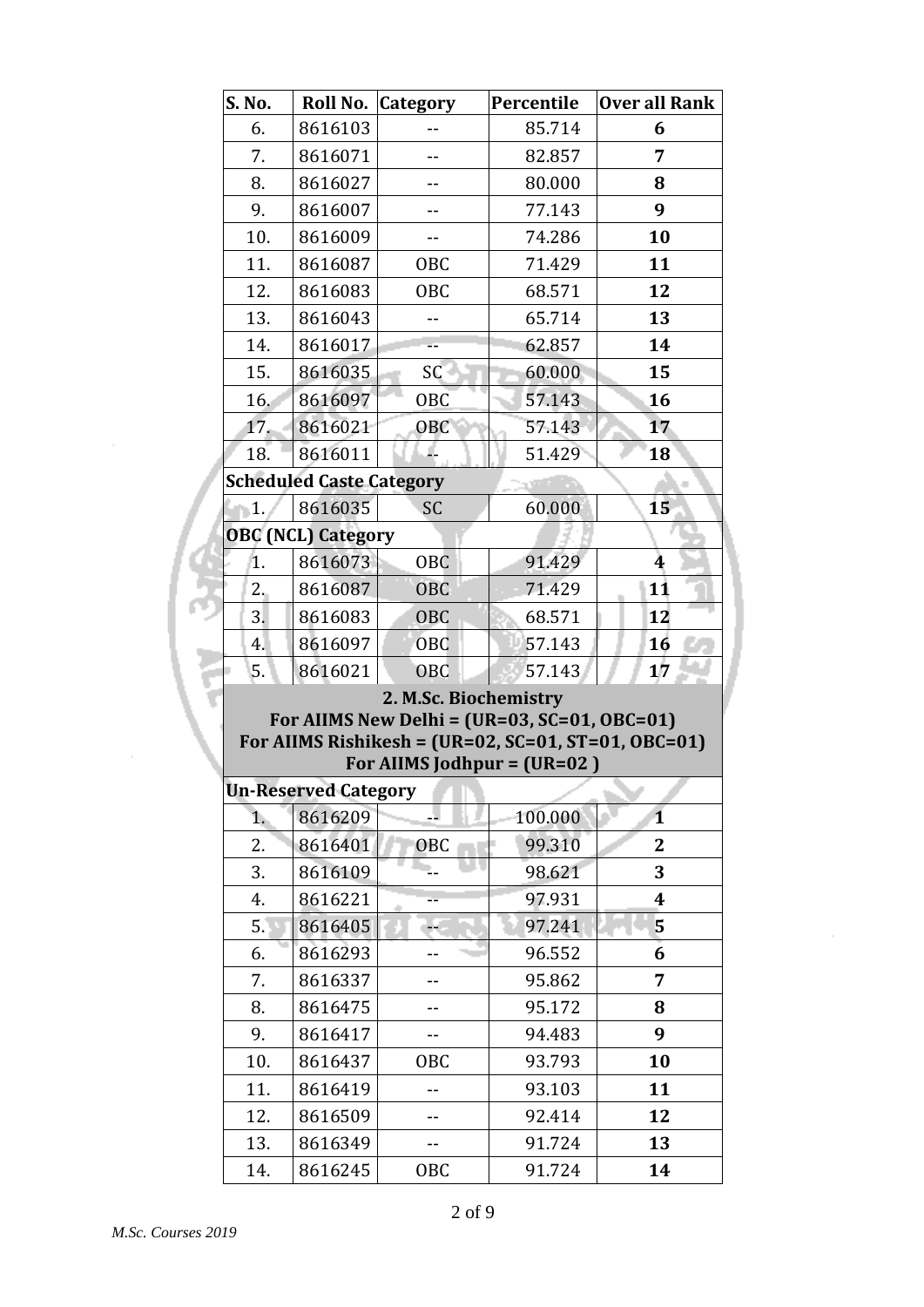| S. No. |         | Roll No. Category | Percentile | Over all Rank |
|--------|---------|-------------------|------------|---------------|
| 15.    | 8616441 |                   | 90.345     | 15            |
| 16.    | 8616433 | OBC               | 89.655     | 16            |
| 17.    | 8616391 |                   | 88.966     | 17            |
| 18.    | 8616449 |                   | 88.966     | 18            |
| 19.    | 8616429 | $-$               | 87.586     | 19            |
| 20.    | 8616381 |                   | 86.897     | 20            |
| 21.    | 8616113 |                   | 86.207     | 21            |
| 22.    | 8616177 |                   | 85.517     | 22            |
| 23.    | 8616275 |                   | 84.828     | 23            |
| 24.    | 8616485 | SC                | 84.138     | 24            |
| 25.    | 8616235 |                   | 84.138     | 25            |
| 26.    | 8616207 |                   | 82.759     | 26            |
| 27.    | 8616505 |                   | 82.069     | 27            |
| 28.    | 8616249 |                   | 82.069     | 28            |
| 29.    | 8616317 | $-$               | 82.069     | 29            |
| 30.    | 8616149 | SC                | 82.069     | 30            |
| 31.    | 8616423 |                   | 82.069     | 31            |
| 32.    | 8616171 | <b>OBC</b>        | 78.621     | 32            |
| 33.    | 8616341 | SC.               | 78.621     | 33            |
| 34.    | 8616167 | $-$               | 77.241     | 34            |
| 35.    | 8616361 |                   | 76.552     | 35            |
| 36.    | 8616141 | <b>OBC</b>        | 75.862     | 36            |
| 37.    | 8616501 | <b>OBC</b>        | 75.172     | 37            |
| 38.    | 8616151 | à.                | 75.172     | 38            |
| 39.    | 8616265 |                   | 73.793     | 39            |
| 40.    | 8616399 | SC                | 73.103     | 40            |
| 41.    | 8616213 |                   | 72.414     | 41            |
| 42.    | 8616477 | --                | 72.414     | 42            |
| 43.    | 8616289 | ST                | 71.034     | 43            |
| 44.    | 8616117 | <b>OBC</b>        | 70.345     | 44            |
| 45.    | 8616119 |                   | 70.345     | 45            |
| 46.    | 8616435 | OBC               | 68.966     | 46            |
| 47.    | 8616295 |                   | 68.276     | 47            |
| 48.    | 8616299 |                   | 67.586     | 48            |
| 49.    | 8616301 |                   | 66.897     | 49            |
| 50.    | 8616329 | OBC               | 66.897     | 50            |
| 51.    | 8616461 |                   | 65.517     | 51            |
| 52.    | 8616311 |                   | 65.517     | 52            |
| 53.    | 8616257 | $- -$             | 65.517     | 53            |
| 54.    | 8616303 | OBC               | 65.517     | 54            |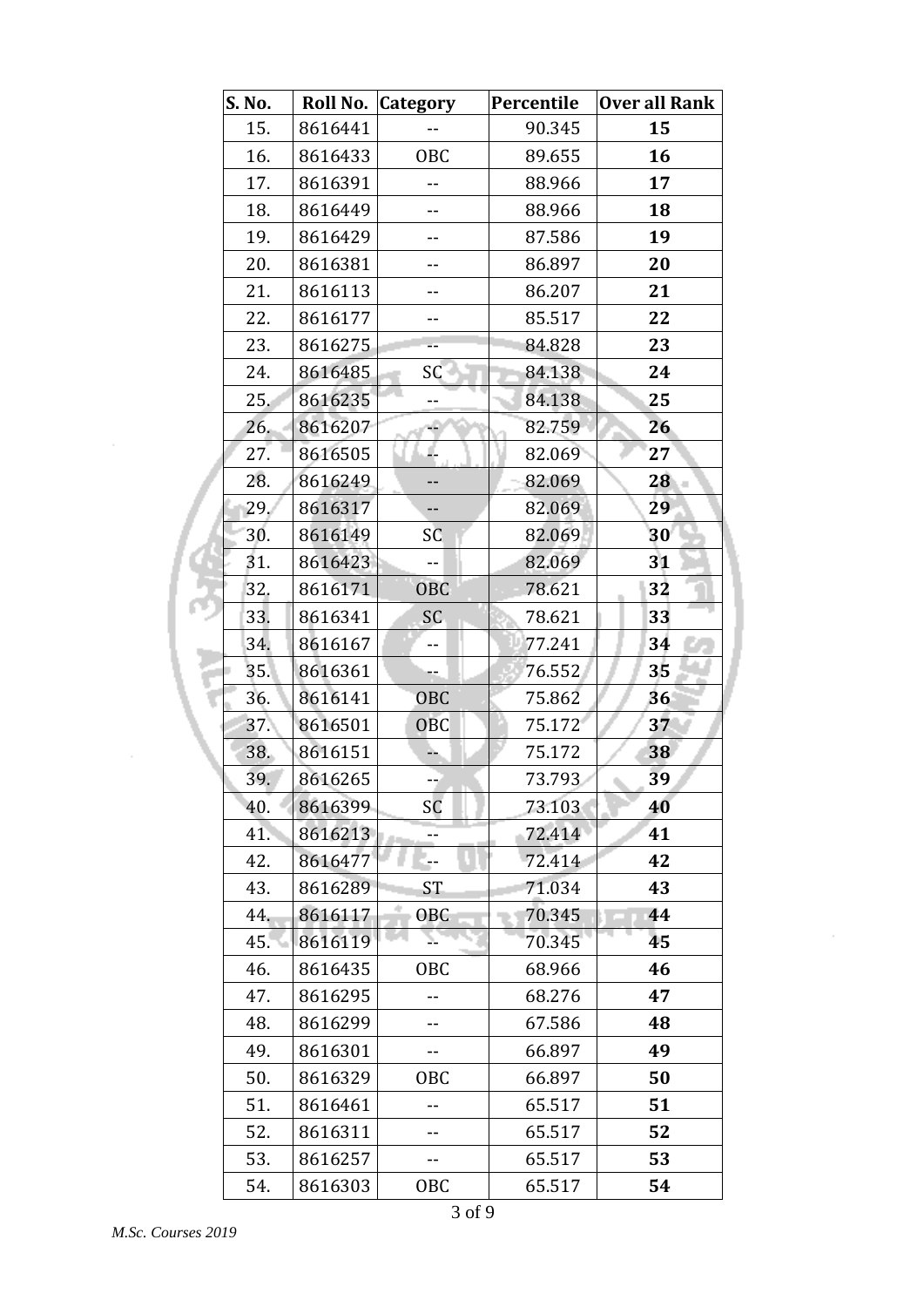| S. No.                                                                    |                                 | Roll No. Category                                | Percentile | <b>Over all Rank</b> |  |
|---------------------------------------------------------------------------|---------------------------------|--------------------------------------------------|------------|----------------------|--|
| 55.                                                                       | 8616223                         |                                                  | 62.759     | 55                   |  |
| 56.                                                                       | 8616147                         | OBC                                              | 62.069     | 56                   |  |
|                                                                           | <b>Scheduled Caste Category</b> |                                                  |            |                      |  |
| 1.                                                                        | 8616485                         | SC                                               | 84.138     | 24                   |  |
| 2.                                                                        | 8616149                         | SC                                               | 82.069     | 30                   |  |
| 3.                                                                        | 8616341                         | SC                                               | 78.621     | 33                   |  |
| 4.                                                                        | 8616399                         | SC                                               | 73.103     | 40                   |  |
| <b>Scheduled Tribe Category</b>                                           |                                 |                                                  |            |                      |  |
| 1.                                                                        | 8616289                         | <b>ST</b>                                        | 71.034     | 43                   |  |
|                                                                           | <b>OBC (NCL) Category</b>       |                                                  |            |                      |  |
| 1.                                                                        | 8616401                         | <b>OBC</b>                                       | 99.310     | $\overline{2}$       |  |
| 2.                                                                        | 8616437                         | OBC                                              | 93.793     | 10                   |  |
| 3.                                                                        | 8616245                         | <b>OBC</b>                                       | 91.724     | 14                   |  |
| 4.                                                                        | 8616433                         | <b>OBC</b>                                       | 89.655     | 16                   |  |
| 5.                                                                        | 8616171                         | <b>OBC</b>                                       | 78.621     | 32                   |  |
| 6.                                                                        | 8616141                         | <b>OBC</b>                                       | 75.862     | 36                   |  |
| 7.                                                                        | 8616501                         | 0 <sub>B</sub> C                                 | 75.172     | 37                   |  |
| 8.                                                                        | 8616117                         | <b>OBC</b>                                       | 70.345     | 44                   |  |
| 9.                                                                        | 8616435                         | <b>OBC</b>                                       | 68.966     | 46                   |  |
| 10.                                                                       | 8616329                         | <b>OBC</b>                                       | 66.897     | 50                   |  |
| 11.                                                                       | 8616303                         | OBC                                              | 65.517     | 54                   |  |
| 12.                                                                       | 8616147                         | <b>OBC</b>                                       | 62.069     | 56                   |  |
| 13.                                                                       | 8616413                         | OBC                                              | 60.690     | 58                   |  |
| 3. M.Sc. Biophysics                                                       |                                 |                                                  |            |                      |  |
| For AIIMS New Delhi = $(UR=02, SC=01, OBC=02)$                            |                                 |                                                  |            |                      |  |
|                                                                           | <b>Un-Reserved Category</b>     |                                                  |            |                      |  |
| 1.                                                                        | 8616531                         |                                                  | 100.000    | $\mathbf{1}$         |  |
| 2.                                                                        | 8616517                         |                                                  | 90.909     | 2                    |  |
| 3.                                                                        | 8616523                         |                                                  | 81.818     | 3                    |  |
| 4.                                                                        | 8616539                         |                                                  | 72.727     | 4                    |  |
| 5.                                                                        | 8616535                         |                                                  | 63.636     | 5                    |  |
| 6.                                                                        | 8616513                         |                                                  | 54.545     | 6                    |  |
|                                                                           |                                 | Scheduled Caste Category- No candidate applied   |            |                      |  |
|                                                                           |                                 | OBC (NCL) Category- No candidate appeared        |            |                      |  |
|                                                                           |                                 | 4. M.Sc. Cardiovascular Imaging and Endovascular |            |                      |  |
| <b>Technologies</b><br>For AIIMS New Delhi = (UR=02, ST=01, Sponsored=02) |                                 |                                                  |            |                      |  |
|                                                                           | <b>Un-Reserved Category</b>     |                                                  |            |                      |  |
| 1.                                                                        | 8616546                         |                                                  | 100.000    | $\mathbf{1}$         |  |
| 2.                                                                        | 8616549                         |                                                  | 83.333     | 2                    |  |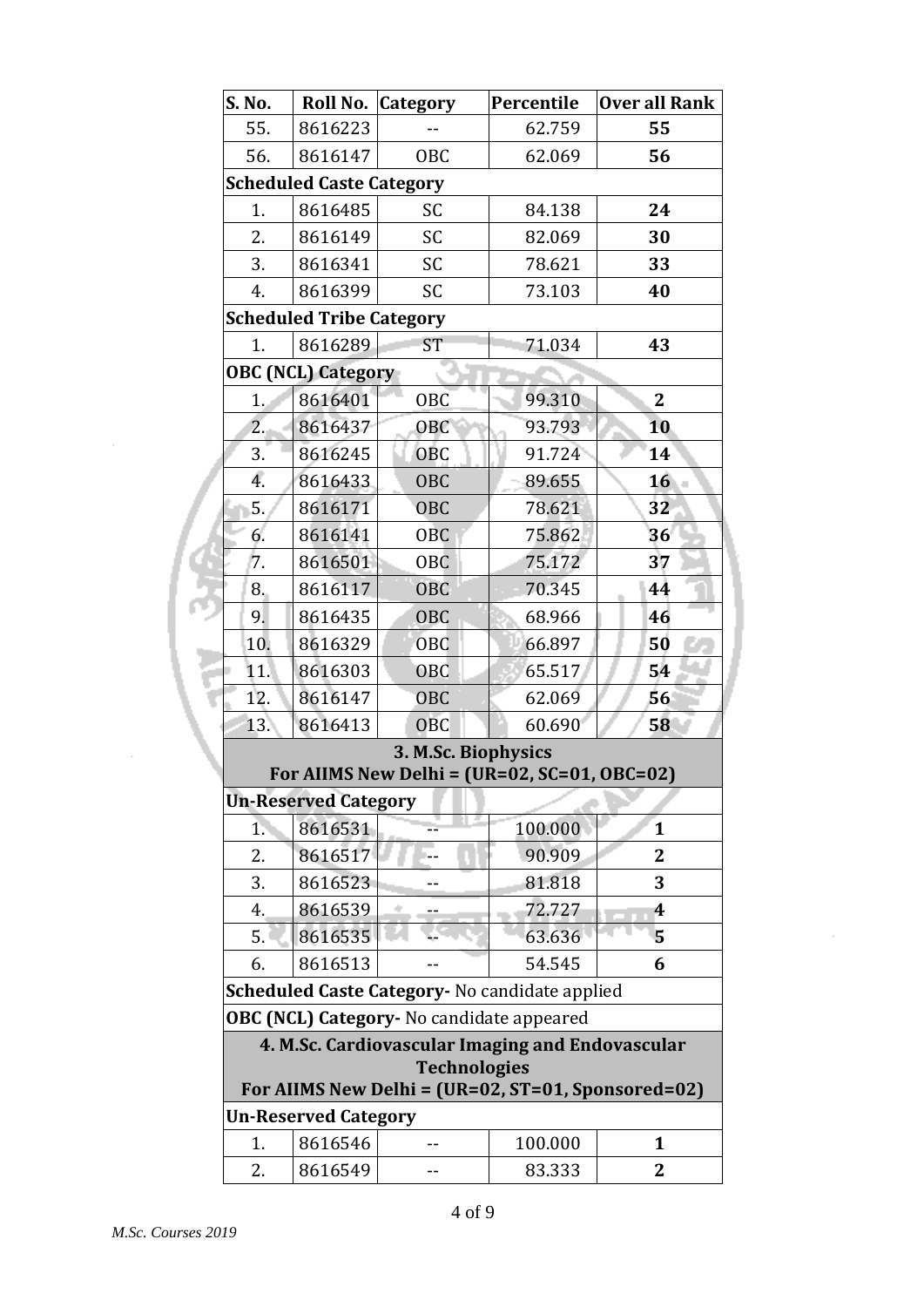| S. No.                                         |                                                                                         | Roll No. Category | Percentile | <b>Over all Rank</b>    |  |  |  |
|------------------------------------------------|-----------------------------------------------------------------------------------------|-------------------|------------|-------------------------|--|--|--|
| 3.                                             | 8616543                                                                                 |                   | 66.667     | 3                       |  |  |  |
| 4.                                             | 8616555                                                                                 | $-$               | 50.000     | 4                       |  |  |  |
| Scheduled Tribe Category- No candidate applied |                                                                                         |                   |            |                         |  |  |  |
|                                                | Sponsored- No candidate applied                                                         |                   |            |                         |  |  |  |
|                                                | 5. M.Sc. Physiology                                                                     |                   |            |                         |  |  |  |
|                                                | For AIIMS New Delhi = $(UR=02, SC=01, OBC=02)$<br>For AIIMS Jodhpur = $(UR=01, OBC=01)$ |                   |            |                         |  |  |  |
|                                                | <b>Un-Reserved Category</b>                                                             |                   |            |                         |  |  |  |
| 1.                                             | 8616563                                                                                 |                   | 100.000    | $\mathbf{1}$            |  |  |  |
| 2.                                             | 8616066                                                                                 | OBC               | 98.077     | $\mathbf 2$             |  |  |  |
| 3.                                             | 8616058                                                                                 | <b>OBC</b>        | 96.154     | 3                       |  |  |  |
| 4.                                             | 8616040                                                                                 |                   | 94.231     | $\overline{\mathbf{4}}$ |  |  |  |
| 5.                                             | 8616046                                                                                 | <b>OBC</b>        | 92.308     | 5                       |  |  |  |
| 6.                                             | 8616044                                                                                 |                   | 90.385     | 6 <sub>1</sub>          |  |  |  |
| 7.                                             | 8616004                                                                                 | <b>OBC</b>        | 88.462     | 7                       |  |  |  |
| 8.                                             | 8616090                                                                                 | OBC               | 86.538     | 8                       |  |  |  |
| 9.                                             | 8616591                                                                                 |                   | 84.615     | 9                       |  |  |  |
| 10.                                            | 8616050                                                                                 | 0BC               | 82.692     | 10                      |  |  |  |
| 11.                                            | 8616016                                                                                 | <b>OBC</b>        | 80.769     | 11                      |  |  |  |
| 12.                                            | 8616022                                                                                 |                   | 78.846     | 12                      |  |  |  |
| 13.                                            | 8616581                                                                                 | <b>OBC</b>        | 76.923     | 13                      |  |  |  |
| 14.                                            | 8616032                                                                                 |                   | 75.000     | 14                      |  |  |  |
| 15.                                            | 8616074                                                                                 | OBC               | 73.077     | 15                      |  |  |  |
| 16.                                            | 8616020                                                                                 |                   | 71.154     | 16                      |  |  |  |
| 17.                                            | 8616068                                                                                 | SC                | 71.154     | 17                      |  |  |  |
| 18.                                            | 8616082                                                                                 | <b>OBC</b>        | 67.308     | 18                      |  |  |  |
| 19.                                            | 8616006                                                                                 |                   | 67.308     | 19                      |  |  |  |
| 20.                                            | 8616597                                                                                 | SC                | 63.462     | 20                      |  |  |  |
| 21.                                            | 8616593                                                                                 |                   | 61.538     | 21                      |  |  |  |
| 22.                                            | 8616587                                                                                 | $-$               | 61.538     | 22                      |  |  |  |
| 23.                                            | 8616547                                                                                 | <b>OBC</b>        | 57.692     | 23                      |  |  |  |
| 24.                                            | 8616054                                                                                 | OBC               | 55.769     | 24                      |  |  |  |
|                                                | <b>Scheduled Caste Category</b>                                                         |                   |            |                         |  |  |  |
| 1.                                             | 8616068                                                                                 | SC                | 71.154     | 17                      |  |  |  |
| 2.                                             | 8616597                                                                                 | SC                | 63.462     | 20                      |  |  |  |
|                                                | <b>OBC (NCL) Category</b>                                                               |                   |            |                         |  |  |  |
| 1.                                             | 8616066                                                                                 | 0 <sub>BC</sub>   | 98.077     | $\mathbf{2}$            |  |  |  |
| 2.                                             | 8616058                                                                                 | 0 <sub>BC</sub>   | 96.154     | 3                       |  |  |  |
| 3.                                             | 8616046                                                                                 | OBC               | 92.308     | 5                       |  |  |  |
| 4.                                             | 8616004                                                                                 | <b>OBC</b>        | 88.462     | 7                       |  |  |  |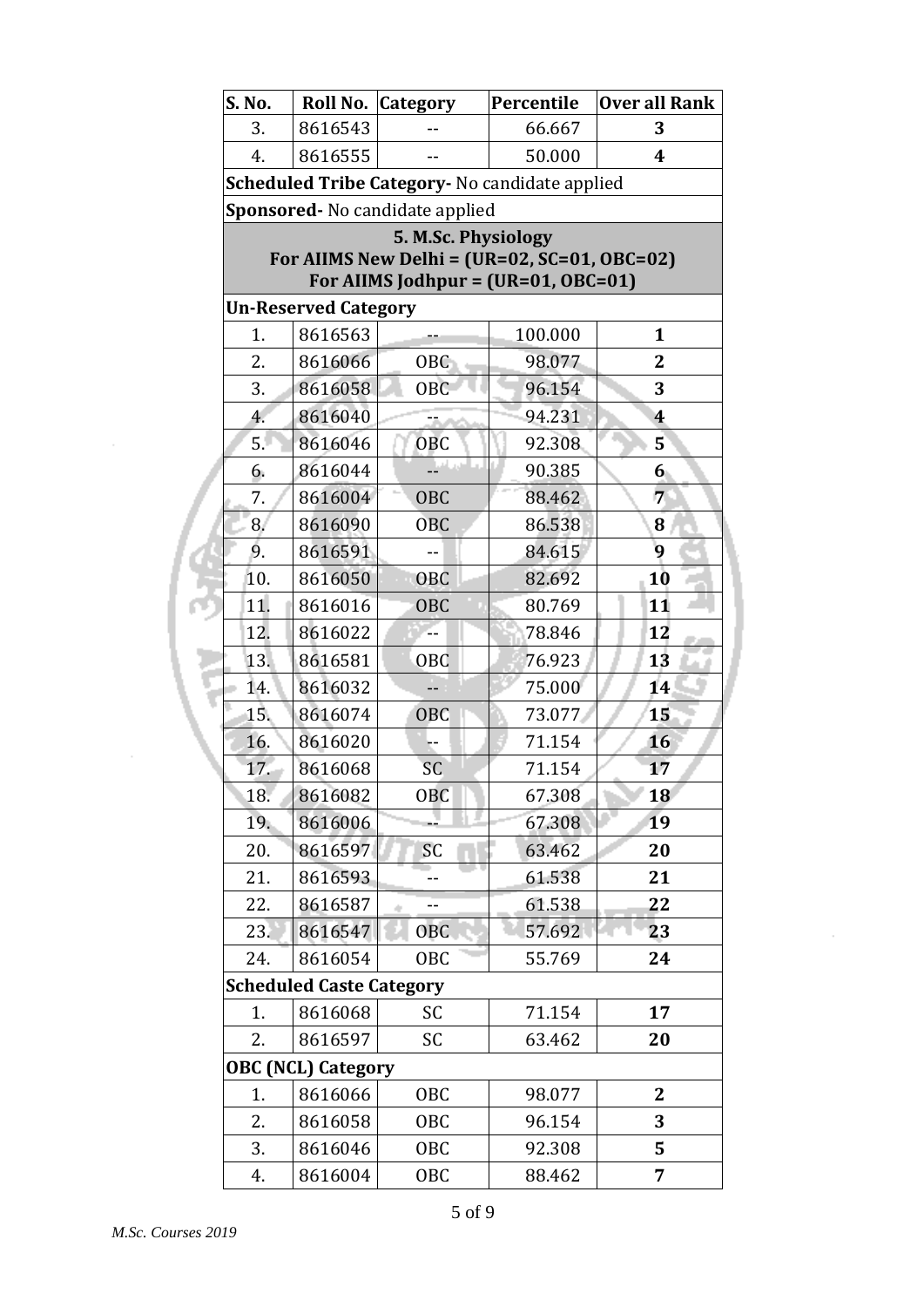| S. No.               | Roll No.                             | <b>Category</b>                                                                                         | Percentile | <b>Over all Rank</b>           |
|----------------------|--------------------------------------|---------------------------------------------------------------------------------------------------------|------------|--------------------------------|
| 5.                   | 8616090                              | <b>OBC</b>                                                                                              | 86.538     | 8                              |
| 6.                   | 8616050                              | OBC                                                                                                     | 82.692     | 10                             |
| 7.                   | 8616016                              | OBC                                                                                                     | 80.769     | 11                             |
| 8.                   | 8616581                              | <b>OBC</b>                                                                                              | 76.923     | 13                             |
| 9.                   | 8616074                              | OBC                                                                                                     | 73.077     | 15                             |
| 10.                  | 8616082                              | OBC                                                                                                     | 67.308     | 18                             |
| 11.                  | 8616547                              | <b>OBC</b>                                                                                              | 57.692     | 23                             |
| 12.                  | 8616054                              | OBC                                                                                                     | 55.769     | 24                             |
| 13.                  | 8616076                              | <b>OBC</b>                                                                                              | 53.846     | 27                             |
|                      |                                      | <b>6. M.Sc. Pharmacology</b>                                                                            |            |                                |
|                      |                                      | For AIIMS New Delhi = $(UR=02, SC=01, OBC=02)$                                                          |            |                                |
|                      |                                      | For AIIMS Rishikesh = $(UR=01, OBC=01)$                                                                 |            |                                |
|                      | <b>Un-Reserved Category</b>          |                                                                                                         |            |                                |
| $\mathbf{1}$         | 8616116                              |                                                                                                         | 100.000    | $\mathbf{1}$<br>$\overline{2}$ |
| 2.<br>3 <sub>l</sub> | 8616098                              |                                                                                                         | 94.737     |                                |
| 4.                   | 8616112                              |                                                                                                         | 89.474     | 3                              |
|                      | 8616114                              | SC                                                                                                      | 84.211     | 4<br>5                         |
| 5.                   | 8616122                              |                                                                                                         | 78.947     |                                |
| 6.<br>7.             | 8616110                              |                                                                                                         | 73.684     | 6                              |
|                      | 8616102                              |                                                                                                         | 68.421     | 7                              |
| 8.                   | 8616136                              | OBC                                                                                                     | 63.158     | 8<br>9                         |
| 9.                   | 8616142                              | OBC                                                                                                     | 57.895     |                                |
| 10.                  | 8616156                              |                                                                                                         | 52.632     | 10                             |
| 1.                   | <b>Scheduled Caste Category</b>      |                                                                                                         | 89.474     | 3                              |
|                      | 8616112                              |                                                                                                         |            |                                |
| $\overline{1}$ .     | <b>OBC (NCL) Category</b><br>8616136 | <b>OBC</b>                                                                                              | 63.158     | 8                              |
|                      |                                      |                                                                                                         |            | 9                              |
| 2.                   | 8616142                              | OBC                                                                                                     | 57.895     |                                |
|                      |                                      | 7. M.Sc. Reproductive Biology and Clinical Embryology<br>For AIIMS New Delhi = $(UR=02, SC=01, OBC=02)$ |            |                                |
|                      | <b>Un-Reserved Category</b>          |                                                                                                         |            |                                |
| 1.                   | 8616242                              |                                                                                                         | 100.000    | $\mathbf{1}$                   |
| 2.                   | 8616258                              |                                                                                                         | 98.667     | 2                              |
| 3.                   | 8616202                              |                                                                                                         | 97.333     | 3                              |
| 4.                   | 8616358                              |                                                                                                         | 96.000     | $\boldsymbol{4}$               |
| 5.                   | 8616160                              |                                                                                                         | 94.667     | 5                              |
| 6.                   | 8616310                              |                                                                                                         | 93.333     | 6                              |
| 7.                   | 8616300                              |                                                                                                         | 92.000     | 7                              |
| 8.                   | 8616260                              |                                                                                                         | 92.000     | 8                              |
| 9.                   | 8616336                              |                                                                                                         | 89.333     | 9                              |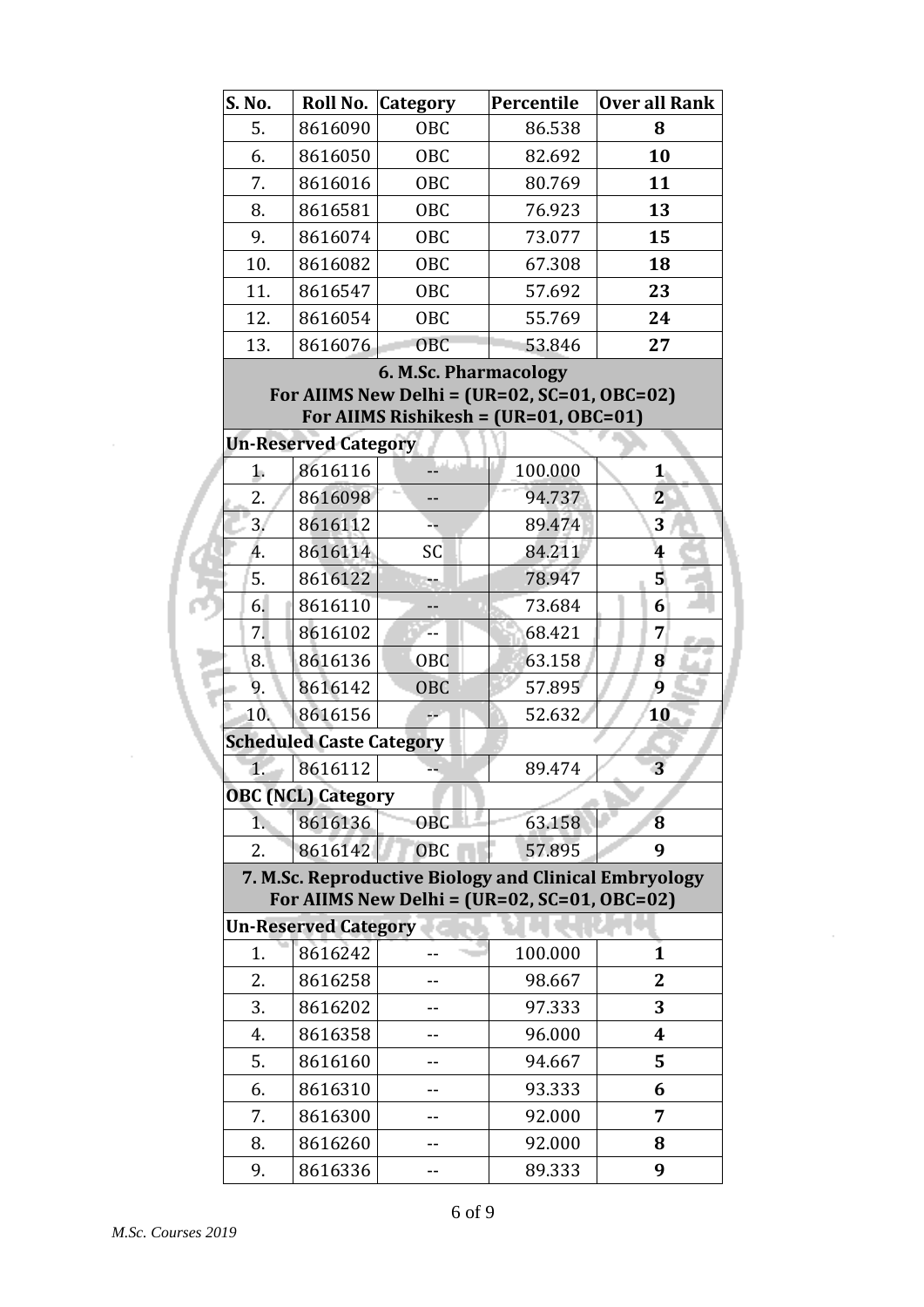| 10.<br>8616320<br><b>OBC</b><br>88.000<br>10<br>11.<br>8616328<br>88.000<br>11<br>85.333<br>12.<br>8616348<br>12<br>$-$<br>13.<br>13<br>8616364<br>SC<br>84.000<br>14.<br>8616292<br><b>ST</b><br>82.667<br>14<br>15.<br>81.333<br>15<br>8616224<br>$\overline{\phantom{a}}$<br>16<br>16.<br>8616356<br>80.000<br><b>Scheduled Caste Category</b><br>8616364<br><b>SC</b><br>84.000<br>13<br>1.<br><b>OBC (NCL) Category</b><br>8616320<br>88.000<br><b>OBC</b><br>1.<br>10<br>2.<br>8616346<br>OBC<br>66.667<br>26<br>30<br>3.<br>8616252<br><b>OBC</b><br>61.333<br>4.<br>8616338<br><b>OBC</b><br>50.667<br>38<br>8. M.Sc. Nuclear Medicine Technology<br>For AIIMS New Delhi = (UR=05, SC=01, ST=01, OBC=03,<br>$AIIMS = 01$<br><b>Un-Reserved Category</b><br>8616548<br>1.<br>100.000<br>$\mathbf{1}$<br>2.<br>8616472<br>98.876<br>$\mathbf 2$<br>OBC<br>$\overline{\mathbf{3}}$<br>3.<br>8616474<br>97.753<br>$\overline{\mathbf{4}}$<br>8616566<br><b>OBC</b><br>97.753<br>4.<br>5.<br>8616542<br>95.506<br>5 <sup>1</sup><br>44<br>6.<br>8616462<br>94.382<br>6<br>$\overline{7}$<br>7.<br>93.258<br>8616466<br>92.135<br>8616412<br>8.<br>8<br>9<br>9.<br>8616530<br>91.011<br>8616456<br>91.011<br>10.<br>10<br>11.<br>88.764<br>8616590<br>11<br><b>OBC</b><br>8616516<br>12.<br>87.640<br>12<br>13.<br>86.517<br>8616484<br>13<br>14.<br>8616588<br>85.393<br>14<br>15.<br>8616586<br>OBC<br>85.393<br>15<br>8616438<br>85.393<br>16.<br>16<br>17.<br>8616448<br>82.022<br>17<br>8616560<br>18.<br>82.022<br>18<br>--<br>19.<br>8616424<br>79.775<br>19<br>--<br>78.652<br>20.<br>8616404<br>OBC<br>20<br>77.528<br>21.<br>8616378<br>OBC<br>21 | S. No. |         | Roll No. Category | Percentile | <b>Over all Rank</b> |  |  |  |  |
|---------------------------------------------------------------------------------------------------------------------------------------------------------------------------------------------------------------------------------------------------------------------------------------------------------------------------------------------------------------------------------------------------------------------------------------------------------------------------------------------------------------------------------------------------------------------------------------------------------------------------------------------------------------------------------------------------------------------------------------------------------------------------------------------------------------------------------------------------------------------------------------------------------------------------------------------------------------------------------------------------------------------------------------------------------------------------------------------------------------------------------------------------------------------------------------------------------------------------------------------------------------------------------------------------------------------------------------------------------------------------------------------------------------------------------------------------------------------------------------------------------------------------------------------------------------------------------------------------------------------------------------------------------------|--------|---------|-------------------|------------|----------------------|--|--|--|--|
|                                                                                                                                                                                                                                                                                                                                                                                                                                                                                                                                                                                                                                                                                                                                                                                                                                                                                                                                                                                                                                                                                                                                                                                                                                                                                                                                                                                                                                                                                                                                                                                                                                                               |        |         |                   |            |                      |  |  |  |  |
|                                                                                                                                                                                                                                                                                                                                                                                                                                                                                                                                                                                                                                                                                                                                                                                                                                                                                                                                                                                                                                                                                                                                                                                                                                                                                                                                                                                                                                                                                                                                                                                                                                                               |        |         |                   |            |                      |  |  |  |  |
|                                                                                                                                                                                                                                                                                                                                                                                                                                                                                                                                                                                                                                                                                                                                                                                                                                                                                                                                                                                                                                                                                                                                                                                                                                                                                                                                                                                                                                                                                                                                                                                                                                                               |        |         |                   |            |                      |  |  |  |  |
|                                                                                                                                                                                                                                                                                                                                                                                                                                                                                                                                                                                                                                                                                                                                                                                                                                                                                                                                                                                                                                                                                                                                                                                                                                                                                                                                                                                                                                                                                                                                                                                                                                                               |        |         |                   |            |                      |  |  |  |  |
|                                                                                                                                                                                                                                                                                                                                                                                                                                                                                                                                                                                                                                                                                                                                                                                                                                                                                                                                                                                                                                                                                                                                                                                                                                                                                                                                                                                                                                                                                                                                                                                                                                                               |        |         |                   |            |                      |  |  |  |  |
|                                                                                                                                                                                                                                                                                                                                                                                                                                                                                                                                                                                                                                                                                                                                                                                                                                                                                                                                                                                                                                                                                                                                                                                                                                                                                                                                                                                                                                                                                                                                                                                                                                                               |        |         |                   |            |                      |  |  |  |  |
|                                                                                                                                                                                                                                                                                                                                                                                                                                                                                                                                                                                                                                                                                                                                                                                                                                                                                                                                                                                                                                                                                                                                                                                                                                                                                                                                                                                                                                                                                                                                                                                                                                                               |        |         |                   |            |                      |  |  |  |  |
|                                                                                                                                                                                                                                                                                                                                                                                                                                                                                                                                                                                                                                                                                                                                                                                                                                                                                                                                                                                                                                                                                                                                                                                                                                                                                                                                                                                                                                                                                                                                                                                                                                                               |        |         |                   |            |                      |  |  |  |  |
|                                                                                                                                                                                                                                                                                                                                                                                                                                                                                                                                                                                                                                                                                                                                                                                                                                                                                                                                                                                                                                                                                                                                                                                                                                                                                                                                                                                                                                                                                                                                                                                                                                                               |        |         |                   |            |                      |  |  |  |  |
|                                                                                                                                                                                                                                                                                                                                                                                                                                                                                                                                                                                                                                                                                                                                                                                                                                                                                                                                                                                                                                                                                                                                                                                                                                                                                                                                                                                                                                                                                                                                                                                                                                                               |        |         |                   |            |                      |  |  |  |  |
|                                                                                                                                                                                                                                                                                                                                                                                                                                                                                                                                                                                                                                                                                                                                                                                                                                                                                                                                                                                                                                                                                                                                                                                                                                                                                                                                                                                                                                                                                                                                                                                                                                                               |        |         |                   |            |                      |  |  |  |  |
|                                                                                                                                                                                                                                                                                                                                                                                                                                                                                                                                                                                                                                                                                                                                                                                                                                                                                                                                                                                                                                                                                                                                                                                                                                                                                                                                                                                                                                                                                                                                                                                                                                                               |        |         |                   |            |                      |  |  |  |  |
|                                                                                                                                                                                                                                                                                                                                                                                                                                                                                                                                                                                                                                                                                                                                                                                                                                                                                                                                                                                                                                                                                                                                                                                                                                                                                                                                                                                                                                                                                                                                                                                                                                                               |        |         |                   |            |                      |  |  |  |  |
|                                                                                                                                                                                                                                                                                                                                                                                                                                                                                                                                                                                                                                                                                                                                                                                                                                                                                                                                                                                                                                                                                                                                                                                                                                                                                                                                                                                                                                                                                                                                                                                                                                                               |        |         |                   |            |                      |  |  |  |  |
|                                                                                                                                                                                                                                                                                                                                                                                                                                                                                                                                                                                                                                                                                                                                                                                                                                                                                                                                                                                                                                                                                                                                                                                                                                                                                                                                                                                                                                                                                                                                                                                                                                                               |        |         |                   |            |                      |  |  |  |  |
|                                                                                                                                                                                                                                                                                                                                                                                                                                                                                                                                                                                                                                                                                                                                                                                                                                                                                                                                                                                                                                                                                                                                                                                                                                                                                                                                                                                                                                                                                                                                                                                                                                                               |        |         |                   |            |                      |  |  |  |  |
|                                                                                                                                                                                                                                                                                                                                                                                                                                                                                                                                                                                                                                                                                                                                                                                                                                                                                                                                                                                                                                                                                                                                                                                                                                                                                                                                                                                                                                                                                                                                                                                                                                                               |        |         |                   |            |                      |  |  |  |  |
|                                                                                                                                                                                                                                                                                                                                                                                                                                                                                                                                                                                                                                                                                                                                                                                                                                                                                                                                                                                                                                                                                                                                                                                                                                                                                                                                                                                                                                                                                                                                                                                                                                                               |        |         |                   |            |                      |  |  |  |  |
|                                                                                                                                                                                                                                                                                                                                                                                                                                                                                                                                                                                                                                                                                                                                                                                                                                                                                                                                                                                                                                                                                                                                                                                                                                                                                                                                                                                                                                                                                                                                                                                                                                                               |        |         |                   |            |                      |  |  |  |  |
|                                                                                                                                                                                                                                                                                                                                                                                                                                                                                                                                                                                                                                                                                                                                                                                                                                                                                                                                                                                                                                                                                                                                                                                                                                                                                                                                                                                                                                                                                                                                                                                                                                                               |        |         |                   |            |                      |  |  |  |  |
|                                                                                                                                                                                                                                                                                                                                                                                                                                                                                                                                                                                                                                                                                                                                                                                                                                                                                                                                                                                                                                                                                                                                                                                                                                                                                                                                                                                                                                                                                                                                                                                                                                                               |        |         |                   |            |                      |  |  |  |  |
|                                                                                                                                                                                                                                                                                                                                                                                                                                                                                                                                                                                                                                                                                                                                                                                                                                                                                                                                                                                                                                                                                                                                                                                                                                                                                                                                                                                                                                                                                                                                                                                                                                                               |        |         |                   |            |                      |  |  |  |  |
|                                                                                                                                                                                                                                                                                                                                                                                                                                                                                                                                                                                                                                                                                                                                                                                                                                                                                                                                                                                                                                                                                                                                                                                                                                                                                                                                                                                                                                                                                                                                                                                                                                                               |        |         |                   |            |                      |  |  |  |  |
|                                                                                                                                                                                                                                                                                                                                                                                                                                                                                                                                                                                                                                                                                                                                                                                                                                                                                                                                                                                                                                                                                                                                                                                                                                                                                                                                                                                                                                                                                                                                                                                                                                                               |        |         |                   |            |                      |  |  |  |  |
|                                                                                                                                                                                                                                                                                                                                                                                                                                                                                                                                                                                                                                                                                                                                                                                                                                                                                                                                                                                                                                                                                                                                                                                                                                                                                                                                                                                                                                                                                                                                                                                                                                                               |        |         |                   |            |                      |  |  |  |  |
|                                                                                                                                                                                                                                                                                                                                                                                                                                                                                                                                                                                                                                                                                                                                                                                                                                                                                                                                                                                                                                                                                                                                                                                                                                                                                                                                                                                                                                                                                                                                                                                                                                                               |        |         |                   |            |                      |  |  |  |  |
|                                                                                                                                                                                                                                                                                                                                                                                                                                                                                                                                                                                                                                                                                                                                                                                                                                                                                                                                                                                                                                                                                                                                                                                                                                                                                                                                                                                                                                                                                                                                                                                                                                                               |        |         |                   |            |                      |  |  |  |  |
|                                                                                                                                                                                                                                                                                                                                                                                                                                                                                                                                                                                                                                                                                                                                                                                                                                                                                                                                                                                                                                                                                                                                                                                                                                                                                                                                                                                                                                                                                                                                                                                                                                                               |        |         |                   |            |                      |  |  |  |  |
|                                                                                                                                                                                                                                                                                                                                                                                                                                                                                                                                                                                                                                                                                                                                                                                                                                                                                                                                                                                                                                                                                                                                                                                                                                                                                                                                                                                                                                                                                                                                                                                                                                                               |        |         |                   |            |                      |  |  |  |  |
|                                                                                                                                                                                                                                                                                                                                                                                                                                                                                                                                                                                                                                                                                                                                                                                                                                                                                                                                                                                                                                                                                                                                                                                                                                                                                                                                                                                                                                                                                                                                                                                                                                                               |        |         |                   |            |                      |  |  |  |  |
|                                                                                                                                                                                                                                                                                                                                                                                                                                                                                                                                                                                                                                                                                                                                                                                                                                                                                                                                                                                                                                                                                                                                                                                                                                                                                                                                                                                                                                                                                                                                                                                                                                                               |        |         |                   |            |                      |  |  |  |  |
|                                                                                                                                                                                                                                                                                                                                                                                                                                                                                                                                                                                                                                                                                                                                                                                                                                                                                                                                                                                                                                                                                                                                                                                                                                                                                                                                                                                                                                                                                                                                                                                                                                                               |        |         |                   |            |                      |  |  |  |  |
|                                                                                                                                                                                                                                                                                                                                                                                                                                                                                                                                                                                                                                                                                                                                                                                                                                                                                                                                                                                                                                                                                                                                                                                                                                                                                                                                                                                                                                                                                                                                                                                                                                                               |        |         |                   |            |                      |  |  |  |  |
|                                                                                                                                                                                                                                                                                                                                                                                                                                                                                                                                                                                                                                                                                                                                                                                                                                                                                                                                                                                                                                                                                                                                                                                                                                                                                                                                                                                                                                                                                                                                                                                                                                                               |        |         |                   |            |                      |  |  |  |  |
|                                                                                                                                                                                                                                                                                                                                                                                                                                                                                                                                                                                                                                                                                                                                                                                                                                                                                                                                                                                                                                                                                                                                                                                                                                                                                                                                                                                                                                                                                                                                                                                                                                                               |        |         |                   |            |                      |  |  |  |  |
|                                                                                                                                                                                                                                                                                                                                                                                                                                                                                                                                                                                                                                                                                                                                                                                                                                                                                                                                                                                                                                                                                                                                                                                                                                                                                                                                                                                                                                                                                                                                                                                                                                                               |        |         |                   |            |                      |  |  |  |  |
|                                                                                                                                                                                                                                                                                                                                                                                                                                                                                                                                                                                                                                                                                                                                                                                                                                                                                                                                                                                                                                                                                                                                                                                                                                                                                                                                                                                                                                                                                                                                                                                                                                                               |        |         |                   |            |                      |  |  |  |  |
|                                                                                                                                                                                                                                                                                                                                                                                                                                                                                                                                                                                                                                                                                                                                                                                                                                                                                                                                                                                                                                                                                                                                                                                                                                                                                                                                                                                                                                                                                                                                                                                                                                                               |        |         |                   |            |                      |  |  |  |  |
|                                                                                                                                                                                                                                                                                                                                                                                                                                                                                                                                                                                                                                                                                                                                                                                                                                                                                                                                                                                                                                                                                                                                                                                                                                                                                                                                                                                                                                                                                                                                                                                                                                                               | 22.    | 8616532 | <b>OBC</b>        | 77.528     | 22                   |  |  |  |  |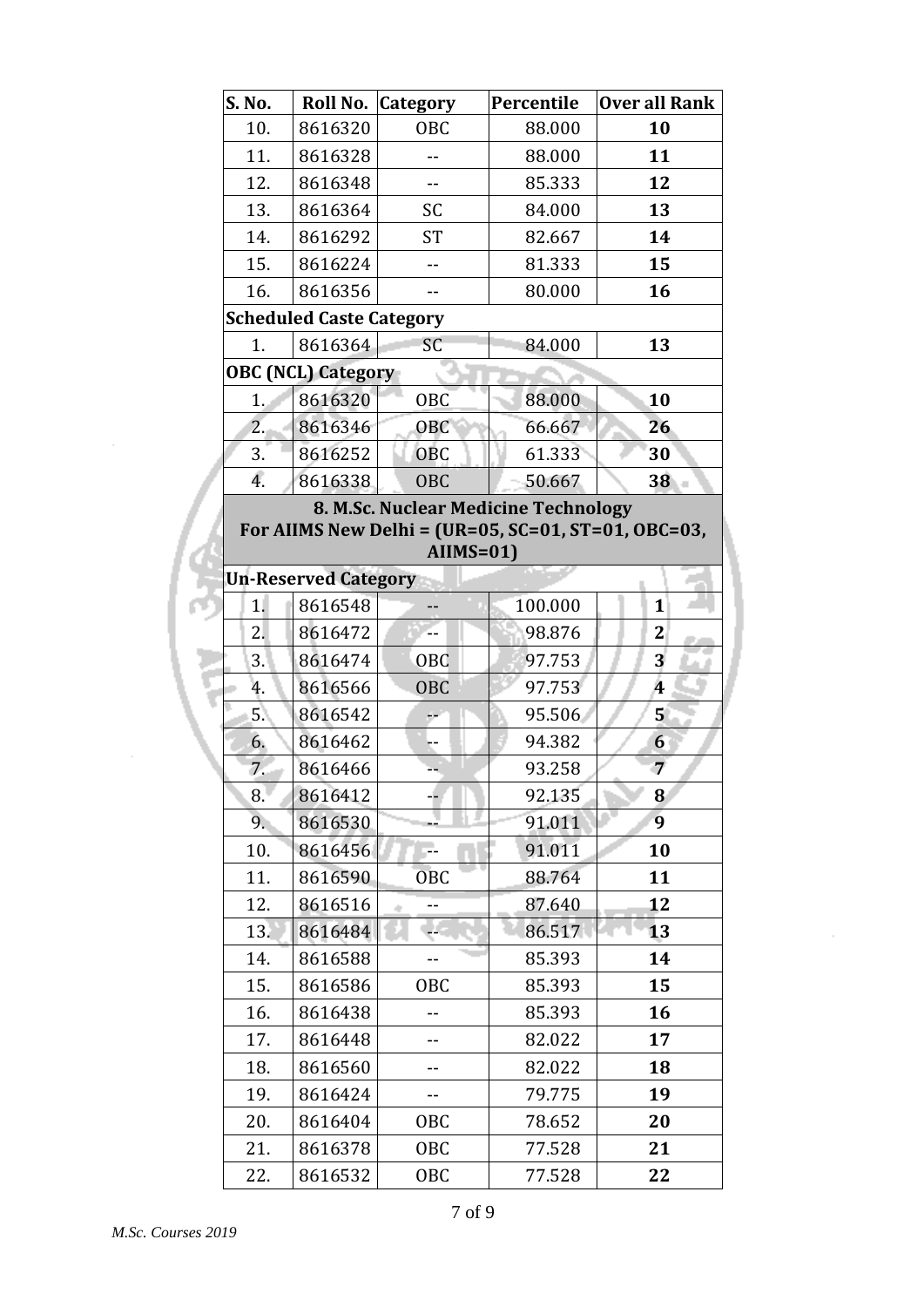| S. No. |                                 | Roll No. Category                                 | Percentile | Over all Rank    |
|--------|---------------------------------|---------------------------------------------------|------------|------------------|
| 23.    | 8616604                         | SC                                                | 75.281     | 23               |
| 24.    | 8616382                         | <b>OBC</b>                                        | 74.157     | 24               |
| 25.    | 8616398                         | SC                                                | 73.034     | 25               |
| 26.    | 8616432                         | --                                                | 71.910     | 26               |
| 27.    | 8616526                         | $- -$                                             | 70.787     | 27               |
| 28.    | 8616434                         | SC                                                | 70.787     | 28               |
| 29.    | 8616458                         | <b>OBC</b>                                        | 68.539     | 29               |
| 30.    | 8616576                         | --                                                | 67.416     | 30               |
| 31.    | 8616482                         | ц,                                                | 67.416     | 31               |
| 32.    | 8616470                         | SC                                                | 65.169     | 32               |
| 33.    | 8616598                         | <b>OBC</b>                                        | 64.045     | 33               |
| 34.    | 8616386                         |                                                   | 62.921     | 34               |
| 35.    | 8616446                         |                                                   | 61.798     | 35               |
| 36.    | 8616562                         | SC                                                | 60.674     | 36               |
| 37.    | 8616388                         | --                                                | 60.674     | 37               |
| 38.    | 8616390                         | <b>OBC</b>                                        | 58.427     | 38               |
| 39.    | 8616490                         | --                                                | 57.303     | 39               |
| 40.    | 8616442                         | υ,                                                | 57.303     | 40               |
|        | <b>Scheduled Caste Category</b> |                                                   |            |                  |
| 1.     | 8616604                         | SC                                                | 75.281     | 23               |
| 2.     | 8616398                         | SC                                                | 73.034     | 25               |
| 3.     | 8616434                         | SC                                                | 70.787     | 28               |
| 4.     | 8616470                         | SC                                                | 65.169     | 32               |
| 5.     | 8616562                         | SC                                                | 60.674     | 36               |
| 6.     | 8616524                         | SC                                                | 53.933     | 42               |
|        |                                 | Scheduled Tribe Category - No candidate qualified |            |                  |
|        | <b>OBC (NCL) Category</b>       |                                                   |            |                  |
| 1.     | 8616474                         | <b>OBC</b>                                        | 97.753     | 3                |
| 2.     | 8616566                         | 0BC                                               | 97.753     | $\boldsymbol{4}$ |
| 3.     | 8616590                         | <b>OBC</b>                                        | 88.764     | 11               |
| 4.     | 8616586                         | OBC                                               | 85.393     | 15               |
| 5.     | 8616404                         | <b>OBC</b>                                        | 78.652     | 20               |
| 6.     | 8616378                         | <b>OBC</b>                                        | 77.528     | 21               |
| 7.     | 8616532                         | <b>OBC</b>                                        | 77.528     | 22               |
| 8.     | 8616382                         | <b>OBC</b>                                        | 74.157     | 24               |
| 9.     | 8616458                         | OBC                                               | 68.539     | 29               |
| 10.    | 8616598                         | OBC                                               | 64.045     | 33               |
| 11.    | 8616390                         | OBC                                               | 58.427     | 38               |
| 12.    | 8616430                         | <b>OBC</b>                                        | 51.685     | 44               |
| 13.    | 8616486                         | OBC                                               | 51.685     | 46               |